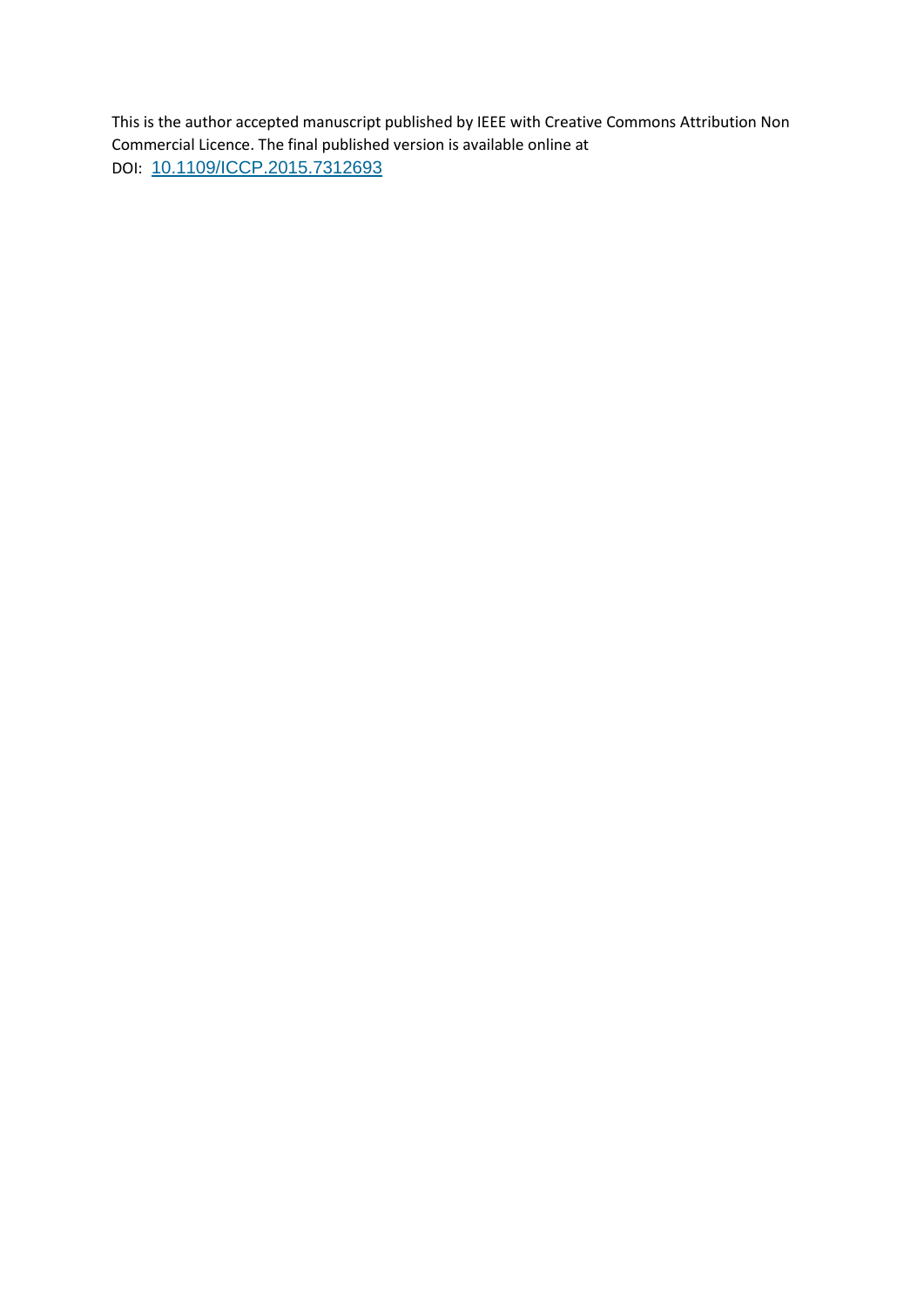# Pedestrian detection and vehicle type recognition using CENTROG features for nighttime thermal images

Martins E. Irhebhude Deparment of Computer Science Loughborough University, UK Email: m.e.irhebhude@lboro.ac.uk

Mohammad Athar Ali Deparment of Computer Science Loughborough University, UK. Email: m.a.ali2@lboro.ac.uk

Eran A. Edirisinghe Deparment of Computer Science Loughborough University, UK. Email: e.a.edirisinghe@lboro.ac.uk

*Abstract*—This paper proposes a feature-based technique to detect pedestrians and recognize vehicles within thermal images that have been captured during nighttime. The proposed technique applies the support vector machine (SVM) classifier on CENsus Transformed histogRam Oriented Gradient (CENTROG) features in order to classify and detect humans and/or vehicles. Although thermal images suffer from low image resolution, lack of colour and poor texture information, they offer the advantage of being unaffected by high intensity light sources such as vehicle headlights which tend to render normal images unsuitable for nighttime image capturing and subsequent analysis. Since contour is the most distinctive feature within thermal images, CENTROG is used to capture this feature information and is used within the experiments. The experimental results so obtained were compared with those obtained by employing the CENsus TRansformed hISTogram (CENTRIST). Experimental results revealed that CENTROG offers better detection and classification accuracy for both pedestrian and detection and vehicle type recognition.

#### I. INTRODUCTION

Detection of humans and vehicle type recognition have always been popular application domains for computer vision techniques since they can be easily deployed in a number of scenarios and can be quite effective. These range from video forensics where the objective could be to analyze a crime scene to corporate bodies and military establishments, which might employ them for environment surveillance activities. Recently, human and vehicle detection have found use in application domains that incorporate such a requirement as part of their core functionality namely, intelligent transportation systems, smart vehicles and robotics.

This ever-increasing range of applications, especially in mission-critical situations or wherein human safety may be compromised, necessitates the development of a reliable and robust human detection and vehicle type recognition system. Consequently, a number of detection and recognition techniques have been developed and are already in use. However, techniques that were initially designed for daytime images fail when applied in their original form on nighttime images. The primary reason is that conventional nighttime images suffer either from low light conditions or from bright and intense

978-1-4673-8200-7/15\$31.00  $\odot$ 2015 IEEE

light sources that tend to flood the entire image such as the dazzle of headlights from oncoming vehicles. Consequently, thermal images tend to offer a better alternative for analyzing nighttime scenes than conventional nighttime images. Thermal images, on the other hand, have their own drawbacks such as lack of colour and texture information, which may be the very features required by the aforementioned techniques. This paper thus proposes the use of contour-related feature extraction from thermal images which are largely unaffected by widely varying lighting conditions. The proposed featurebased technique classifies vehicles and detects pedestrians at nighttime using thermal images and is termed as CENsus Transformed histogRam Oriented Gradient (CENTROG).

The rest of the paper is organized as follows. Section II discusses the state-of-the-art with regards to detection of pedestrians and recognition of vehicles types both in daytime images and in nighttime thermal images. Section III explains the CENTRIST and CENTROG descriptors along with their usage. Section IV provides an overview of the proposed system followed by experimental and performance results in Section V. Correlation-based feature selection (CFS) and its implication in order to improve computational efficiency is explained in Section VI. The paper is concluded in Section VII.

#### II. RELATED WORKS

This section reviews a number of reported techniques that can detect pedestrians and recognize vehicle types within both, daytime and nighttime thermal images. Benezeth et.al. [1] proposed the use of a Gaussian-based segmentation method with Haar-like features using a cascade of boosted classifiers to detect humans in a room. Two contributions was made by Yun et. al. in [2]; segmentation based on histogram cluster analysis using k-means and a feature extraction technique based on histogram of maximal oriented energy map using log-Gabor wavelets for selecting orientation. An evaluation of the efficiency of nighttime midrange infrared sensor and its application in human detection and recognition was done by Bourlai et. al. in [3]. Local oriented shape context feature was used by Li et.al. in [4] to detect pedestrians in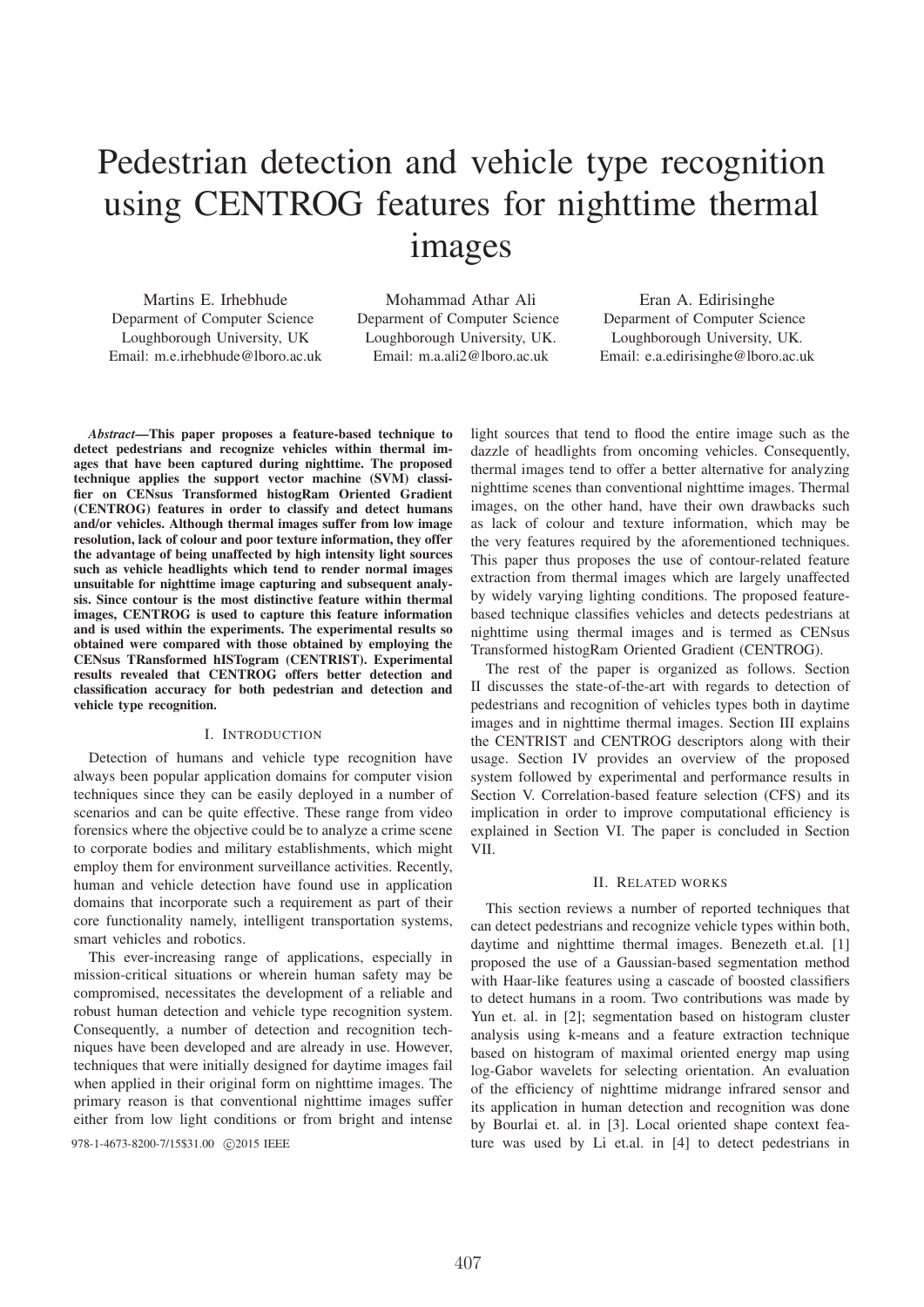a nighttime scenario by adding orientation information to shape context feature, thereby capturing appearance and shape information. In [5], Liu et. al. proposed a technique based on entropy weighted HOG as a feature detector and SVM as a classifier. They sped up the classification phase by reducing the number of support vectors and filtered false alarms by introducing a validation phase that examined the gray-level intensity of pedestrians heads. For thermal images, Chang et. al. [6] used HOG features and Adaboost to detect and classify pedestrians. Their feature extraction method included image segmentation and Region-of-Interest (ROI) generation. In [7], Riaz et.al. detected pedestrians within thermal images by using CENTRIST features and compared the performance of their technique with HOG-based techniques. Both above-reported techniques proved that CENTRIST-based approaches exhibit better detection accuracy with lesser computation time when compared to other methods. In [8], a feature combination of HOG and contour was proposed for pedestrian detection. The authors also proposed a foreground segmentation technique for smart region detection. In [9], Wang et.al. proposed a shape context descriptor (SCD) based on the Adaboost cascade classifier framework. The technique was applied to thermal images and the results were compared with the rectangle-based detection feature. The authors claimed that their technique outperformed the rectangle-based feature in terms of detection accuracy but suffers in terms of higher computation intensity.

A look at the state-of-the-art reveals a lack of techniques to recognize vehicle types in nighttime thermal image sets, though quite a few techniques have been reported for visible images. For instance in [10], Iwasaki et. al. reported a vehicle detection mechanism within thermal images using the Viola-Jones detector. The technique involved detecting the thermal energy reflection area of tires as a feature. This paper therefore aims to contribute towards bridging this research gap.

## III. CENTRIST AND CENTROG DESCRIPTORS

Census Transformed Histogram for Encoding Sign Information (CENTRIST) is a visual description technique that was proposed by Wu et. al. [11] that is used to detect topological sections or scene categories. It extracts the structural properties from within an image while filtering out the textural details. It employs the Census Transform (CT) technique in which an 8-bit value is computed in order to encode the signs of comparison between neighbouring pixels. According to [12], CT is a non-parametric local transforms which can be described as follows:

Let P be a pixel,  $I(P)$  its intensity (usually an 8-bit integer), and  $N(P)$  the set of pixels in some square neighborhood of diameter  $d$  surrounding  $P$ . All non-parametric transforms depend upon the comparative intensities of  $P$  versus the pixels in the neighborhood  $N(P)$ .

Define  $\xi(P, P')$  to be 1 if  $I(P') < I(P)$  and 0 otherwise.

 $R\tau(P)$  maps the local neighbourhood surrounding a pixel  $P$  to a bit representing the set of neighbouring pixels whose intensity is less than that of P. Therefore, census transform

compares the intensity value of a pixel with its eight surrounding neighbours; in other words, CT is a summary of local spatial structure given by equation (1) [12]:

Let  $N(P) = P$ , where  $\oplus$  is the Minkowski sum and D is a set of displacements, and let  $\otimes$  be concatenation.

$$
R\tau(P) = \bigotimes_{[i,j] \in D} \xi(P, P + [i,j]) \tag{1}
$$

Example:

$$
\frac{26}{26} \quad \frac{75}{46} \quad \frac{65}{22} \Rightarrow \quad \frac{1}{1} \quad \frac{0}{1} \Rightarrow (10010111)_2 \Rightarrow CT = 151
$$
  

$$
\frac{26}{26} \quad \frac{40}{40} \quad \frac{65}{65} \quad \frac{1}{1} \quad \frac{1}{1} \quad \frac{1}{0}
$$

From example above, it can be seen that if the pixel under consideration is larger than (or equal) to one of its eight neighbours, a bit 1 is set in the corresponding location; else a bit 0 is set. The eight bits generated from intensity comparisons can be put together in order and converted to a base-10 value. This is the computed CT value for the pixel under consideration. The CENTRIST descriptor therefore is the histogram of the CT image generated from an image.

In order to compute the CENTROG features, after the image structure has been captured using CT, the Histogram of Oriented Gradients (HOG) is computed from the transformed image. The HOG works by counting the occurrences of gradient orientation in localized portions of an image. The HOG captures local object appearances and shape, which can often be characterized rather well by the distribution of local intensity gradients, or edge directions as reported in [7]. Gradient is computed by applying  $[1,0,1]$  and  $[1,0,1]$ T in horizontal and vertical directions within an image. Gradient information is collected from local cells into histograms using tri-linear interpolation. On the overlapping blocks composed of neighboring cells, normalization is performed. CENTROG descriptor therefore is the HOG on the CT generated image. The resultant images are shown below in Fig 1. Parts (a), (b) and (c) shows the; original, edge, CT-edge, CT and HOG on CT-edge images respectively.

## IV. PROPOSED SYSTEM DESCRIPTION

The proposed system consists of pedestrian detection and vehicle type recognition subsystems. These are described as follows:

#### *A. Pedestrian detection*

Nighttime thermal pedestrian images of resolution  $360 \times 240$ pixels were obtained from [13] and out of these, human figures were manually extracted as rectangular regions of  $20 \times 40$ pixels. Further, additional  $20 \times 40$  pixels were extracted as background data. Canny edge detection [14] was applied on the extracted images followed by computation of the CT. HOG features were then extracted and employed to train the SVM classifier for pedestrian detection [15], [16]. The flow diagram for pedestrian detection is shown in Fig. 2.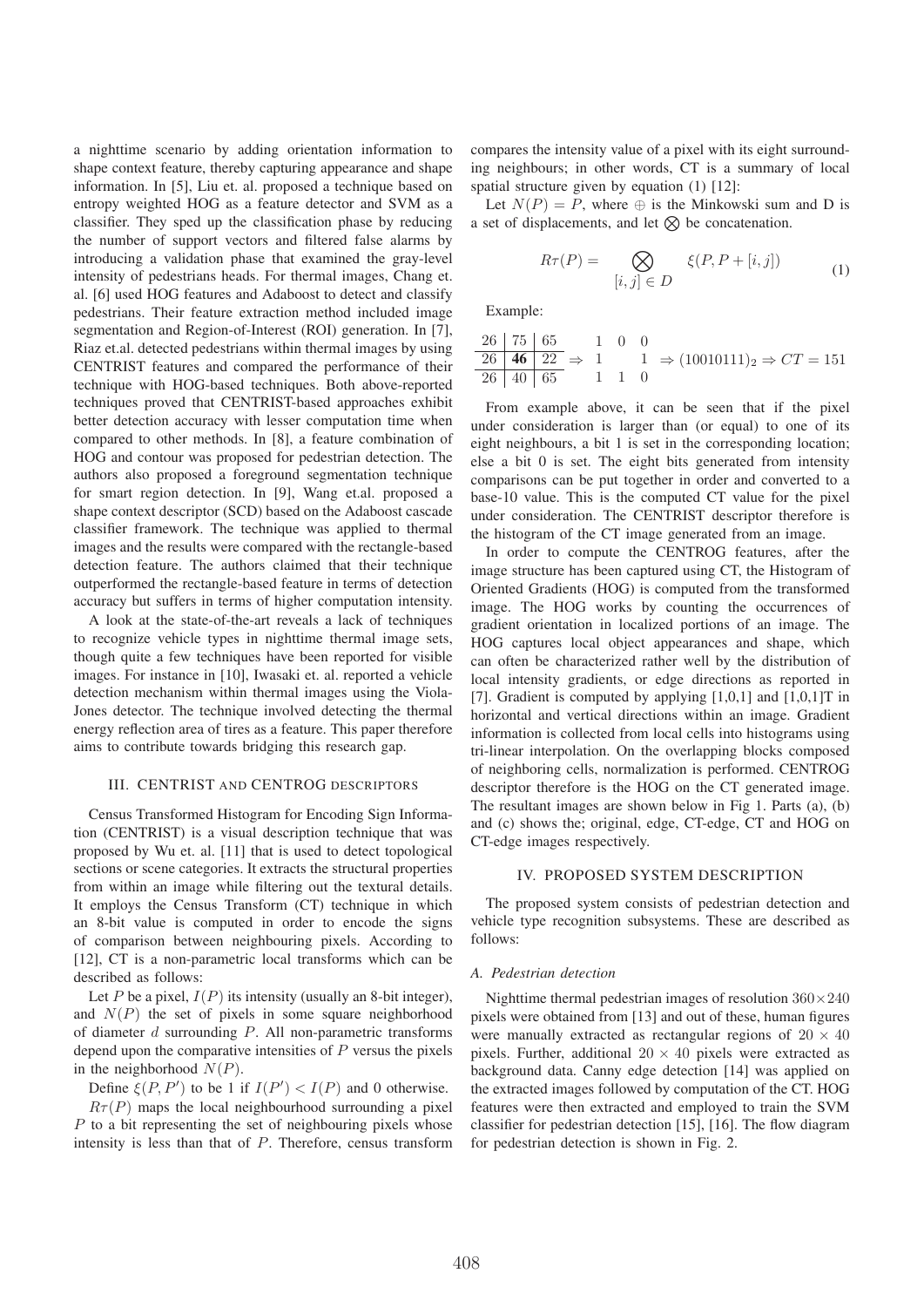

Fig. 1: Samples showing original image with processed images after CT, edge and HOG operations (a) Pedestrian sample, (b) Car sample, (c) Truck sample



Fig. 2: Proposed nighttime pedestrian detection technique

# *B. Vehicle type recognition*

Nighttime thermal vehicle images were retrieved from a video dataset [17], which were then segmented using the Gaussian mixture model (GMM) based background subtraction technique [18]. The GMM technique uses a method to model each background pixel by a mixture of k-Gaussian distributions. The weight of the mixture represents the quantum of time for which the pixel values stay unchanged in a scene.

The resolution of the video dataset used was  $720 \times 480$  pixels. Within these, a region-of-interest (ROI) from co-ordinate locations [127.5, 149.5, 401, 262] was extracted. These coordinate locations were selected since they represented a region of the image wherein the car was located when it was closest to the camera and hence offered the best view. This resulted in a ROI with a resolution of  $401 \times 262$  pixels, which was then resized to  $100 \times 66$  in order to maintain the aspect ratio. From the dataset used, two categories of trucks and cars were classified and used as a training set and a test set. Canny edge detection was applied on the extracted images followed by computation of the CT. HOG features were then extracted and employed to train the SVM classifier for pedestrian detection. The flow diagram is as shown in Fig. 3.

| Video input | <b>GMM</b><br>seamentation of<br><b>ROI</b> | Resize image pixel<br>width to 100<br>maintaining aspect<br>ratio | Compute canny<br>edge of image | Compute census<br>transform on<br>image |  | <b>Extract HOG</b><br>features | Training<br>Testing | SVM<br>classification |  | Vehicle type<br>class |
|-------------|---------------------------------------------|-------------------------------------------------------------------|--------------------------------|-----------------------------------------|--|--------------------------------|---------------------|-----------------------|--|-----------------------|
|-------------|---------------------------------------------|-------------------------------------------------------------------|--------------------------------|-----------------------------------------|--|--------------------------------|---------------------|-----------------------|--|-----------------------|

Fig. 3: Proposed nighttime vehicle classification technique

## V. EXPERIMENT AND PERFORMANCE RESULTS

A number of experiments were conducted to evaluate the performance of the proposed algorithm on pedestrian detection and vehicle type recognition within nighttime thermal images. The experiments were conducted on images retrieved from dataset given in [13] and used for pedestrian detection. Similarly, the video dataset given in [17] was used for vehicle type recognition. The results obtain from these experiments are discussed in the following subsections.

#### *A. Pedestrian detection experiments*

The following are the parameters associated with the image dataset used to capture images. The dataset comprises images captured under different environmental conditions.

TABLE I: Pedestrian Camera parameter

| Name   | Description                                                 |  |  |  |  |  |
|--------|-------------------------------------------------------------|--|--|--|--|--|
| Sensor | Raytheon 300D thermal sensor core, 75 mm lens,              |  |  |  |  |  |
|        | Camera mounted on rooftop of 8-story building,              |  |  |  |  |  |
|        | Gain/focus on manual control.                               |  |  |  |  |  |
| Data   | Pedestrian intersection on the Ohio State University        |  |  |  |  |  |
|        | campus, Number of sequences $= 10$ , Total number           |  |  |  |  |  |
|        | of images $= 284$ , Format of images $= 8$ -bit grayscale   |  |  |  |  |  |
|        | bitmap, Image size = $360 \times 240$ pixels, Sampling rate |  |  |  |  |  |
|        | $=$ non-uniform, less than 30Hz.                            |  |  |  |  |  |

Sections within these images consisting of humans were manually extracted. These were rectangular regions of  $20 \times 40$ pixels. A total of 942 pedestrian image sections were extracted, half of which were used for training and the remaining half for testing. Similarly, a total of 2494 background image sections with dimensions of  $20 \times 40$  pixels were also extracted and half of them were used for training and the remaining half for testing. Samples of extracted pedestrian and non-pedestrian image sets can be seen in Fig. 4.



(a) Pedestrian (b) Non-pedestrians

Fig. 4: Some examples of extracted  $20 \times 40$  pixel pedestrian and non pedestrian images

The proposed technique uses a sliding window approach for annotating detected humans accordingly. To detect pedestrians in a given image sample, the whole image is scanned with a sliding window of width 20 pixels and a height of 40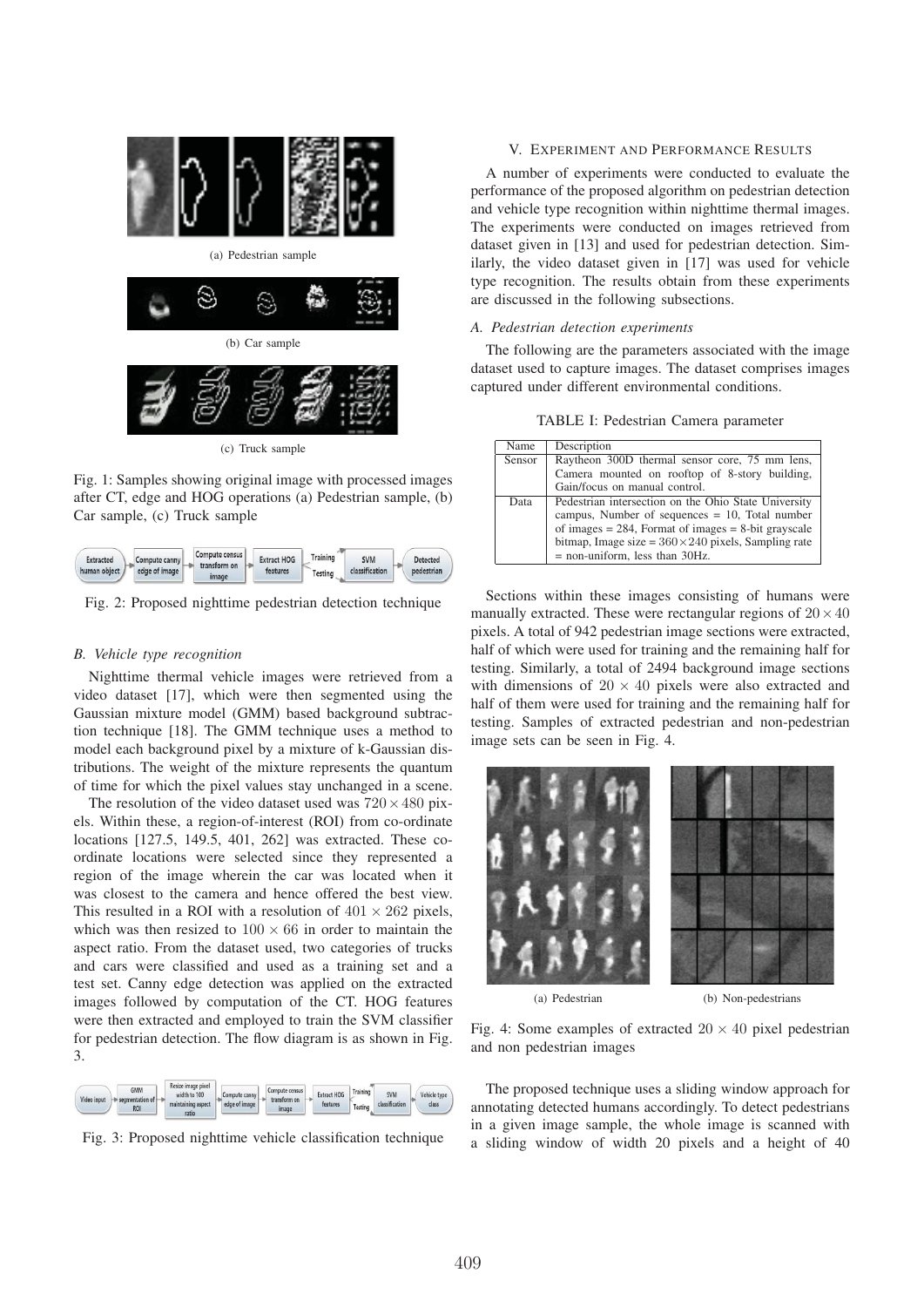pixels. Binary classification using SVM was conducted on feature sets of length 144. Experiments were conducted using CENTROG and compared with CENTRIST feature descriptor. Experimental results obtained showed that CENTROG (the proposed technique) outperformed CENTRIST by recording a detection accuracy of 97% versus 94%. Fig. 5 shows the results of detected pedestrians using the two approaches.





(a) CENTROG (b) CENTROG



Fig. 5: Detected pedestrians using (a), (b) CENTROG and (c), (d) CENTRIST

From Fig. 5, it can be observed that CENTRIST failed to detect some pedestrians and flagged a few false alarms, while CENTROG did not. However, CENTROG failed to detect one pedestrian due to an object that elongated the pedestrian in the image (see Fig. 5b, image on the right).

## *B. Experiments on vehicle type recognition*

The following are specifications of the camera used to capture the video footage within the dataset provided:

TABLE II: Vehicle Camera parameter



After segmentation using the GMM foreground/background subtraction technique, 650 truck and 650 car images were selected, half of which were utilized for training and the remaining half for testing (see Fig. 6a for an example of extracted vehicle image sets). Binary classification using SVM was conducted on feature sets of length 2772. A number of experiments were conducted using CENTRIST and CENTROG feature descriptor. Results from these experiments showed an accuracy of 100% for the CENTROG technique in contrast to 92.7% for the CENTRIST technique.

The CENTROG technique was tested on a number of randomly selected images, the results of which are depicted in Fig. 6b. As can be observed, CENTROG was able to successfully recognize all vehicle types. This is in contrast to the application of the CENTRIST technique on the same data set which resulted in some cars being wrongly classified as a truck (see Fig. 6c).



(c) Classified vehicles using CENTRIST feature descriptor

Fig. 6: (a) Segmented vehicles (b) Recognised Vehicles using CENTROG (c) Recognised vehicles using CENTRIST

#### *C. Performance evaluation*

A comprehensive performance evaluation was carried out of the proposed approach. The accuracy of the proposed technique was evaluated using:

$$
Accuracy = \frac{tp + tn}{tp + tn + fp + fn}
$$
 (2)

The accuracy is indicated by the Area Under the ROC Curve (AUC). An area of 1 represents the highest level of accuracy while an area of 0.5 represents the lowest. The most commonly used ranking system within published literature is as follows:

- $0.90-1$  = excellent (A),
- $0.80 0.90 = \text{good } (B)$ ,
- $0.70 0.80 = \text{fair (C)},$
- $0.60 0.70 =$  poor (D),
- $0.50 0.60 = \text{fail (F)}$ .

In other words, the AUC is a measure of how well a parameter can distinguish between two contrasting groups of values.

Tables III and IV depict the performance comparison of CENTROG and CENTRIST feature descriptors whilst detecting pedestrians and recognizing vehicle types within the thermal image dataset. As can be observed, the CENTROG approach outperforms the CENTRIST technique in detecting both pedestrians and recognizing vehicle types.

TABLE III: Performance analysis on pedestrian detection

| Technique       | TР  | FP | Precision | Recall | F-measure | AUC |
|-----------------|-----|----|-----------|--------|-----------|-----|
| <b>CENTROG</b>  | 97% | 5% | 97%       | 97%    | 97%       | 96% |
| <b>CENTRIST</b> | 94% | 8% | 94%       | 94%    | 94%       | 93% |

TABLE IV: Performance analysis on vehicle classification

| Technique       | TP          | FP | Precision           | Recall F-measure | AUC.    |
|-----------------|-------------|----|---------------------|------------------|---------|
| CENTROG         | $100\%$ 0\% |    | $100\%$             | $100\%$ 100\%    | $100\%$ |
| <b>CENTRIST</b> |             |    | $92.7\%$ 7.3% 92.9% | 92.7% 92.7%      | 92.7%   |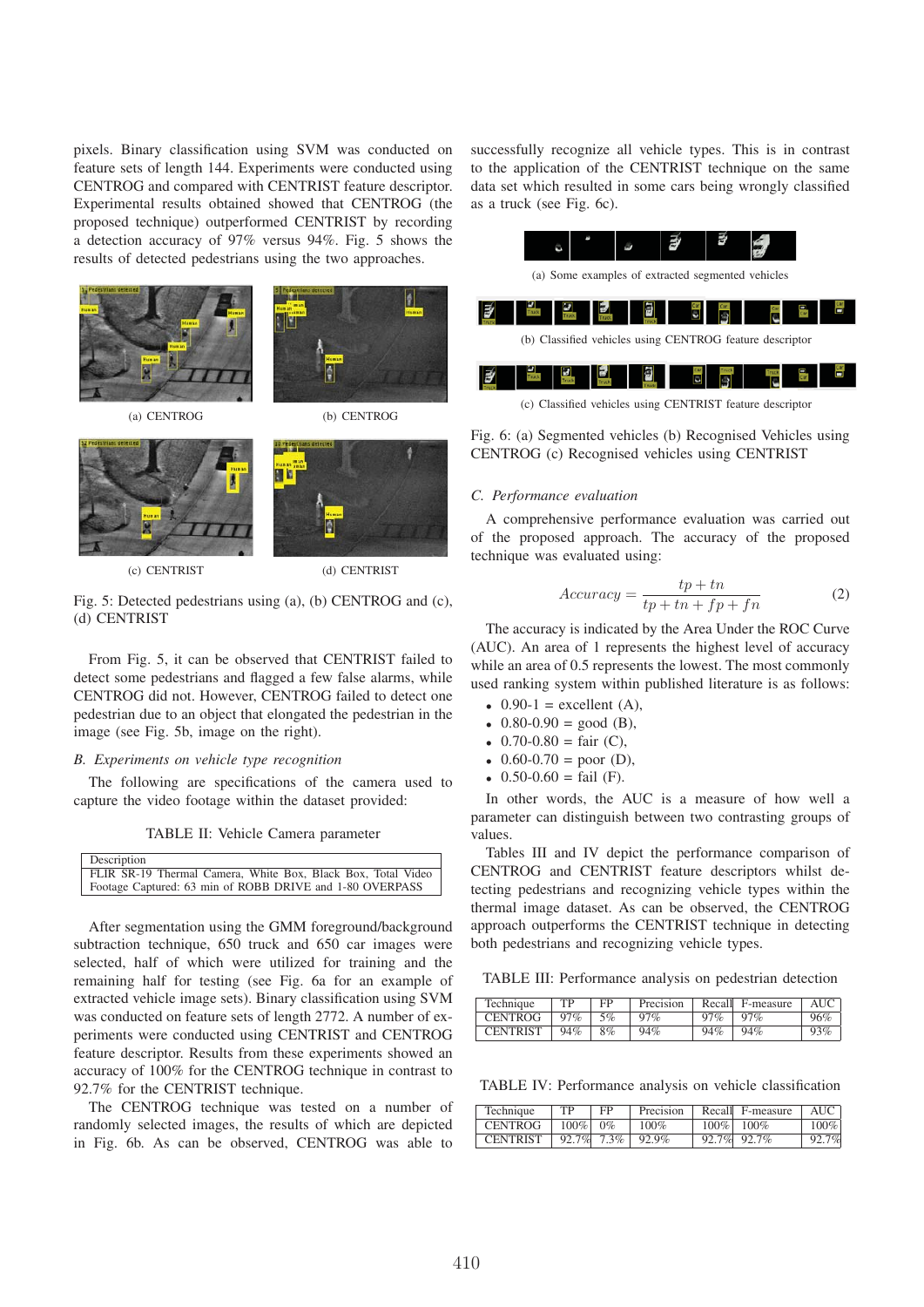Further experiments were performed on the pedestrian dataset by combining feature attributes. Experimental results proved that combining CENTROG and CENTRIST feature descriptors offered higher recognition accuracy in contrast to using these feature descriptors individually or combining with other feature descriptors. The results obtained are shown in Table V.

TABLE V: Recognition accuracies on pedestrian dataset using different feature combinations

| Features                           | Recognition accuracy |
|------------------------------------|----------------------|
| <b>CENTROG</b> Edge                | 97%                  |
| <b>CENTROG</b> Image               | 86.6%                |
| <b>CENTRIST Edge</b>               | 94%                  |
| <b>CENTRIST</b> Image              | 91.9%                |
| <b>CENTRIST Edge and Image</b>     | 95.6%                |
| <b>CENTROG</b> and <b>CENTRIST</b> | 98.9%                |

## VI. CORRELATION-BASED FEATURE SELECTION

In order to reduce the computation complexity and hence the computation time, a subset of discriminating features were chosen from the entire feature set and used within the experiments. It is noted generally that feature selection helps to improve machine learning. There are two approaches to feature selection; wrapper based and filter based approaches [19]. The method adopted here is the filter based approach; CFS. We chose CFS based approach as it performed better than the wrapper based approach and is not algorithm specific [19]. CFS filter algorithm helps to rank feature subsets according to the correlation based on the heuristic "merit" as reported by [20].

In [20] Lu et. al. reported CFS as:

$$
M_s = \frac{k.\overline{r_{cf}}}{\sqrt{k + k.(k - 1).\overline{r_{ff}}}}
$$
(3)

where k is the number of features in current subset,  $r_{cf}$  is the mean feature-class correlation for each element of current subset,  $r_{ff}$  is the mean feature feature correlation for each pairwise of element. It begins with empty set and one at a time add features that holds best value. Best first search method is applied to get merit value.

After selecting discriminating features, table VI shows the; feature descriptors, total features, processing time required for testing, total number of features selected and recognition accuracies of various experiments.

TABLE VI: Processing time and accuracy rates after feature selection

| Features     | TF   | <b>PT</b>   | Acc   | <b>SF</b> | PT                     | Acc   |
|--------------|------|-------------|-------|-----------|------------------------|-------|
| <b>CGV</b>   | 2772 | $1.05$ secs | 100%  | 22        | $0.03$ secs            | 97.3% |
| CGP          | 144  | $1.02$ secs | 97%   | 27        | $0.15$ secs            | 95.9% |
| <b>CTV</b>   | 256  | $0.26$ secs | 92.7% | 37        | $\overline{0.05}$ secs | 90.2% |
| <b>CTP</b>   | 256  | $1.57$ secs | 94%   | 35        | $0.14$ secs            | 93.2% |
| <b>CTEIP</b> | 512  | $2.54$ secs | 95.6% | 92        | $0.48$ secs            | 96%   |
| <b>CGCTP</b> | 656  | $1.62$ secs | 98.9% | 92        | $0.33$ secs            | 98%   |

Notation used: CGV - CENTROG vehicle, CGP - CENTROG pedestrian, CTV - CENTRIST vehicle, CTP - CENTRIST

pedestrian, CTEIP - CENTRIST Edge Image pedestrian, CGCTP - CENTROG and CENTRIST pedestrian, TF - total features, PT - processing time, Acc - accuracy, SF - selected features.

Fig 7 depicts the time required to build the model and the recognition accuracies before and after feature selection. As expected, there is a reduction in the time taken whilst maintaining the same level of accuracy. With the reduction in processing time, real-time implementation is realisable.



(a) Processing time using CENTROG and CENTRIST and their combinations descriptors.



(b) Accuracy rates of whole and selected features using CENTROG and CENTRIST and their combinations

Fig. 7: (a) Processing time using CENTROG and CENTRIST and their combinations descriptors. (b) Accuracy rates of whole and selected features using CENTROG and CENTRIST and their combinations descriptors. Notation used: v - vehicle, EI-P - edge+image pedestrian, CC - CENTROG+CENTRIST.

# VII. CONCLUSION

This paper proposed a feature-based technique for pedestrian detection and vehicle classification in nighttime thermal images. The features were extracted by applying Histogram Oriented Gradient on Census Transformed images and hence termed as CENTROG. A linear SVM classifier was trained on the features obtained from the two datasets (pedestrian and vehicle). The proposed technique was implemented and compared with the CENTRIST technique. Experimental results